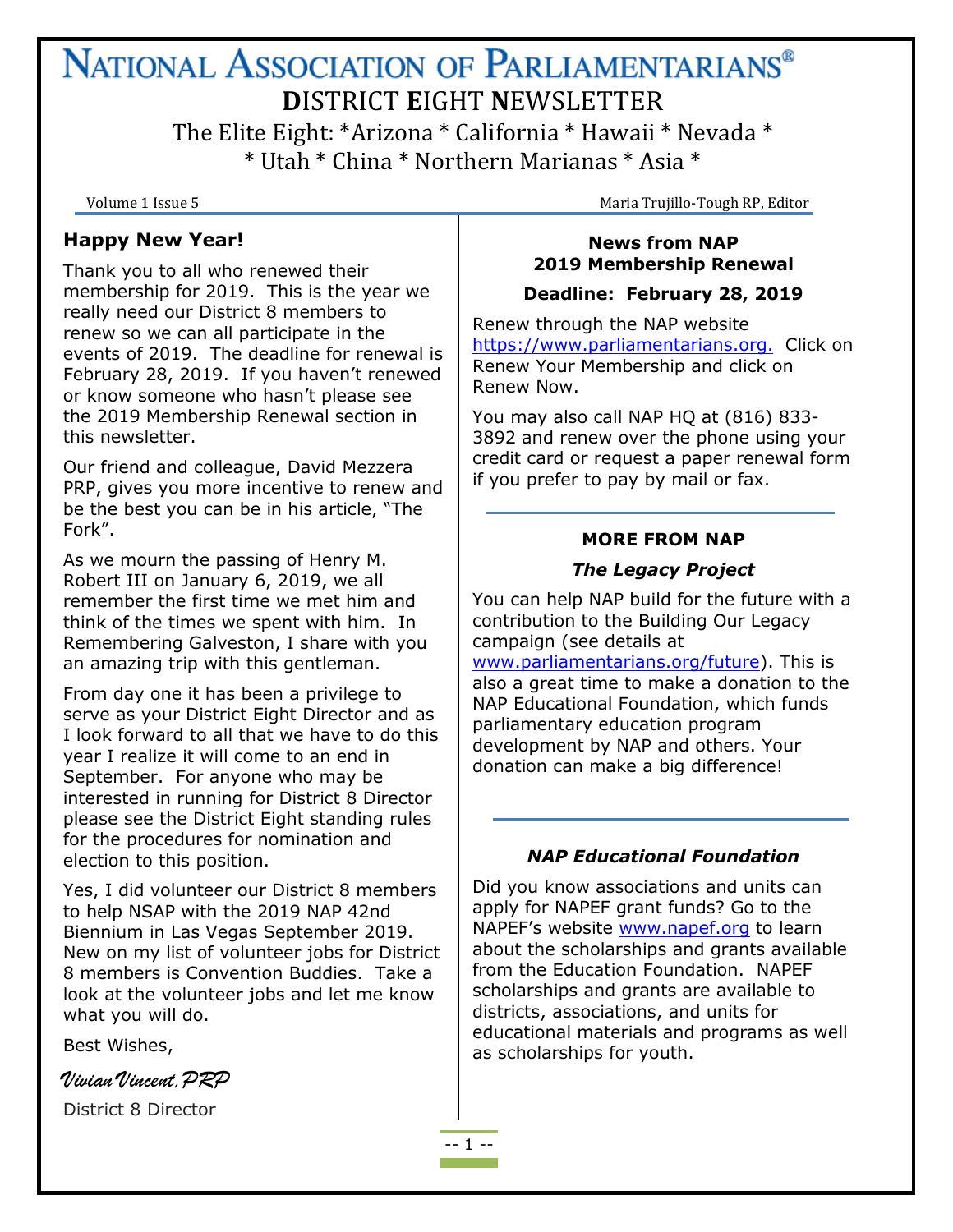#### *Upcoming Events*



### **Unit Events**

Marvels of Meeting Management Public Workshop Saturday, February 23, 2019 9:30 AM - 5:30 PM Mesa Community College Mesa, Arizona Sponsored by Arizona Alpha Unit of Parliamentarians Registration: Contact Mark Ebert PRP mebert3@gmail.com

## ⁂⁂⁂⁂⁂⁂⁂⁂⁂⁂⁂⁂⁂⁂⁂⁂⁂⁂⁂⁂

Send announcements of coming events in your area 3 months in advance to Maria Trujillo-Tough at mvtrujil@gmail.com.

⁂⁂⁂⁂⁂⁂⁂⁂⁂⁂⁂⁂⁂⁂⁂⁂⁂⁂⁂⁂ Reminders

#### *ASSOCIATIONS / UNITS*

Please submit the name, address, phone number(s) and email address for any new officer if you have changes during the year to ensure they are on all NAP communication lists.

#### *CERTIFICATION*

If you are an RP or PRP and need CEUs by the end of 2019 or 2020 plan to attend the 2019 District 8 Conference meeting and the 2019 NAP convention in Las Vegas. The workshops and other opportunities will give you a big boost in securing your points.

## *CONTINUING EDUCATION UNITS (CEUs)*

The CEU forms are on the NAP website under Documents, Member Resources - Professional Registered Parliamentarians.

#### **CALLING ALL VOLUNTEERS!**

District 8 has "The Best" volunteers!

Here are a few jobs that need to be done at the 42nd Biennial Convention:

Convention bag stuffing Greeters and Guides Workshop facilitators Registration Meeting Pages Function Door Greeters NAP on-site office assistance NAP on-site bookstore assistance General Volunteers: Volunteers on Standby. Could you help with technology during workshops?

\*Convention Buddies - Meet, greet, and help newcomers. Buddies guide newcomers during the convention on the ins and outs of the events. Make new friends. Be their convention friend, sit with them during general sessions, help them decide the best workshops for their needs, sit with them during meal functions, introduce them to other members, etc.

#### *TO VOLUNTEER or for more information:*

Contact Vivian Vincent PRP, District 8 Director via email vkvster@gmail.com. Use D8 Volunteer in the Subject line.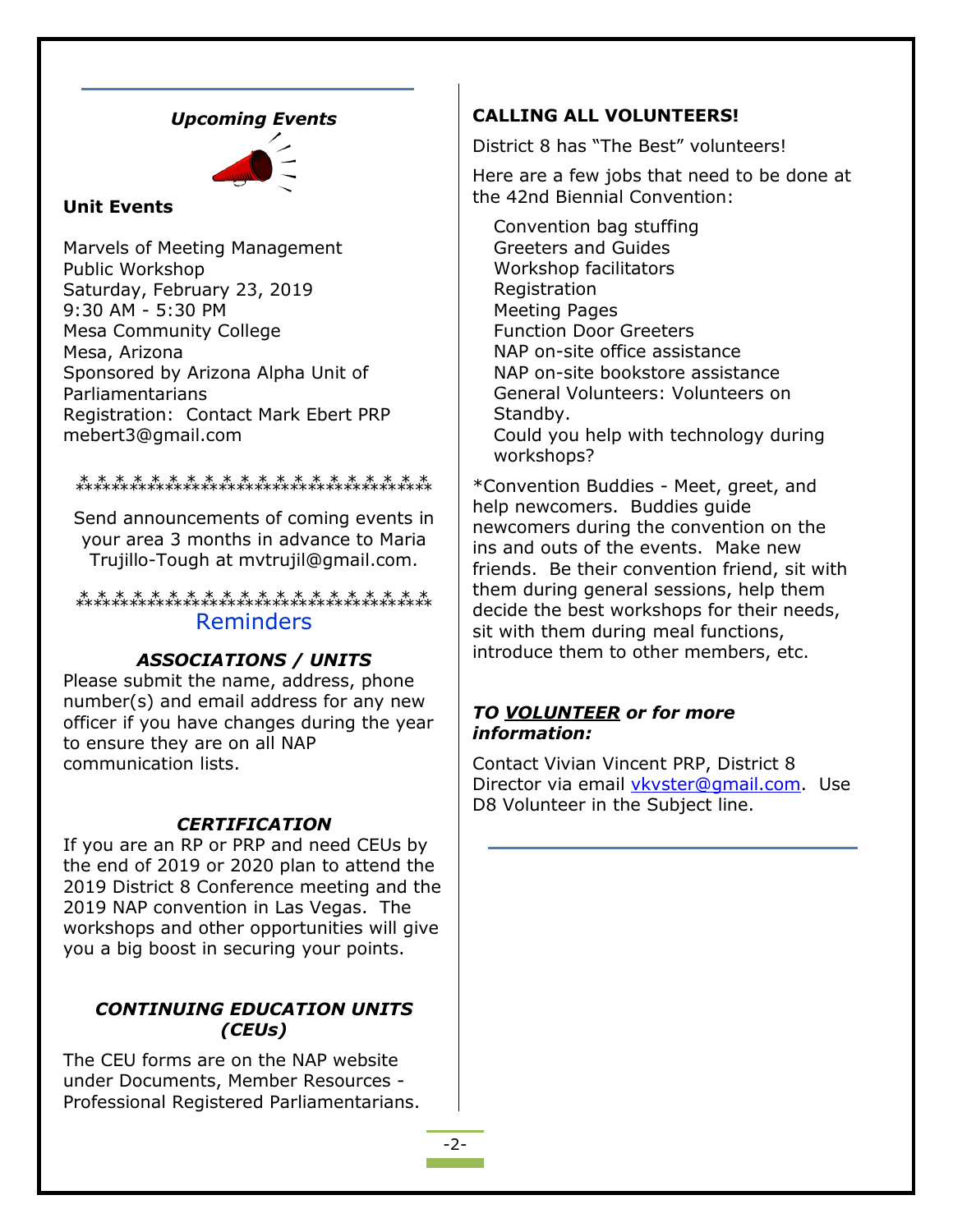### **DISTRICT 8 STANDING RULES FOR NOMINATION AND ELECTION**

*Please note: Our association presidents have been asked to serve as a committee to review, amend, or revise the standing rules document to be adopted at our meeting in Las Vegas in September.*

# *Term of District Eight Director*

("Director") (NAP Bylaws)

- 1. Directors shall be elected for a term of two years or until their successors are elected and shall assume office at the close of the NAP convention following their election.
- 2. Directors may serve for two terms consecutively in the same office.
- 3. Vacancy in the office of Director (NAP Bylaw): A vacancy shall be filled by the NAP Board of Directors.

## *Nomination and Election of Director*

- 1. The Director shall be a registered or professional registered member. (NAP Bylaw)
- 2. The candidate shall have served as an elected state association officer.
- 3. Name of the candidate shall be submitted and endorsed by candidate's state association, board of directors, or unit.
- 4. The name of the candidate shall be mailed to the District Eight Director and postmarked at least three (3) months prior to the start of the district conference business meeting.
- 5. Nominations for Director may be made from the floor provided qualifications in F-1, F-2, and F-3 have been met.
- 6. Election to the office of Director shall be by ballot. If there is only one nominee, election may be by voice vote. The election of the Director shall be at the district conference.

## *In addition to rules in the NAP Bylaws, the Director shall:*

- 1. Provide state association presidents with the district standing rules.
- 2. Appoint committees as deemed necessary to serve the needs of the district.
- 3. Mail the official Conference Notice containing the names of endorsed candidates for Director to District Eight members at least forty-five (45) days prior to the District Conference.
- 4. Approve the budget for the District Conference.
- 5. Be responsible for and approve all arrangements of the District Conference.
- 6. Attend state association conventions or annual meeting, if possible, even though it may not be as the official NAP representative.

If you have any question please contact Vivian Vincent, District 8 Director by email vkvster@gmail.com

# **In Memoriam**

Evelyn Theobald PRP-R November 19, 2018 ASAP President 1977-1979 Evelyn was a charter member of ASAP. Evelyn is pictured in the first row, first chair, of ASAP photograph with Henry M. Robert III.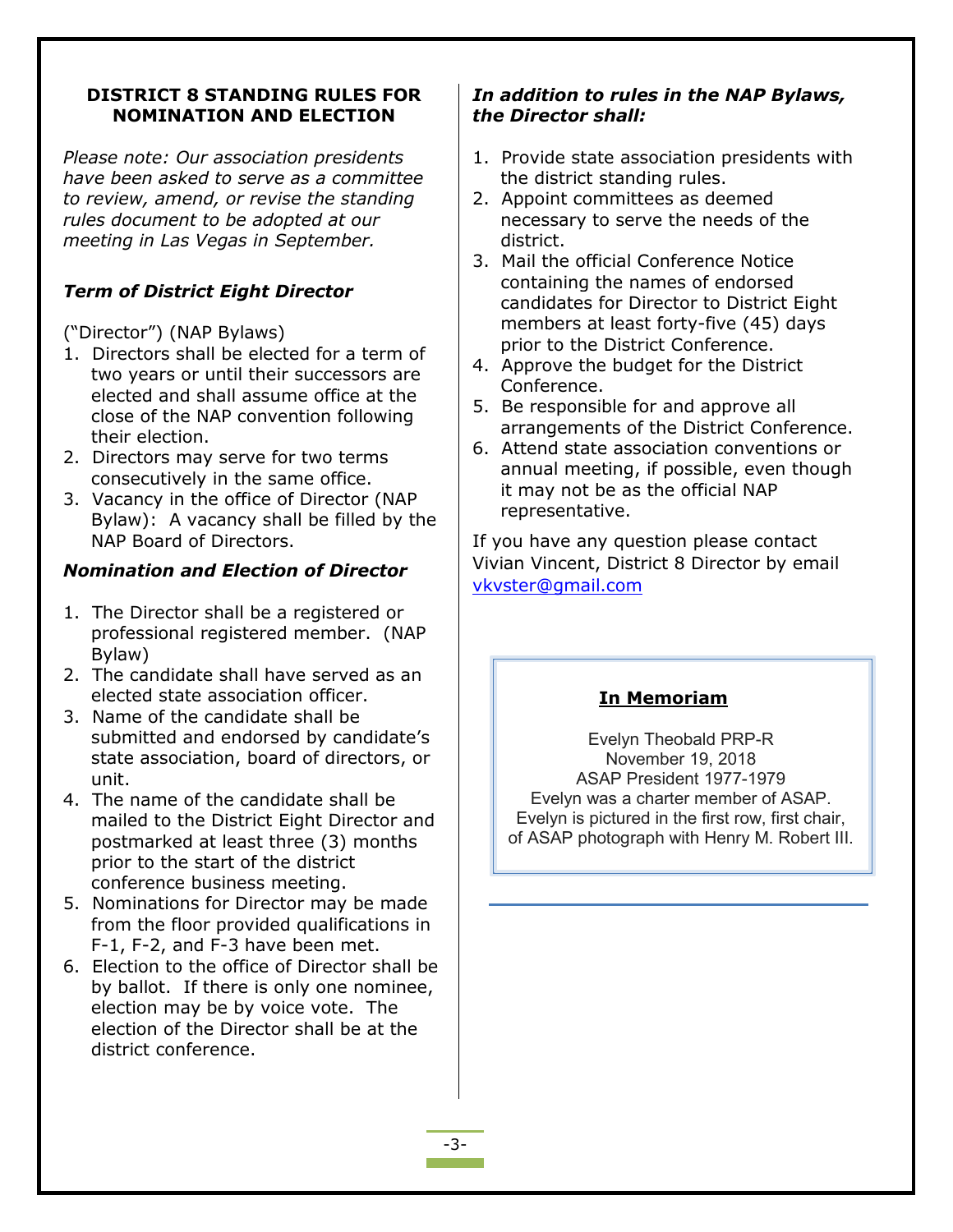## **ARE YOU THE BEST PARLIAMENTARIAN?**

David Mezzera, PRP, Past D-8 Director

17th century philosopher Baruch Spinoza asked: Are you already the best version of

yourself that you can be? To paraphrase this in current terms as a District 8 member, are you already the best parliamentarian that you can be? Couldn't you always be better and do better? How would this be possible?



#### 20th century philosopher

(!) Yogi Berra is famous for saying, "When you come to a fork in the road, take it!" When YOU come to a situation where you are asked to decide 'yes' or 'no' (a fork in the road), how do you decide whether to take it or not? For example, if you are asked as a parliamentarian to help a client review and revise a set of bylaws, do you say 'yes' or 'no'? If 'yes' are you qualified to do the job? If 'no' what could you possibly do to become more qualified to improve your skills? Are you the best version of yourself? How could you become better?

As a second example, if you are asked to write a parliamentary opinion for a client, do you say 'yes' or 'no'? If 'yes' are you really qualified to do the job? If 'no' what could you possibly do to become more qualified to improve your skills?

Some D-8 members shy away from taking certain jobs when confronted by the proverbial fork in the road and never push themselves to become a better version of who they are. Or they accept the job without really being qualified to serve the client. Hopefully, each of you are not in either of these positions. Hopefully, each of you can make an effort to become a better

version of yourself. But how is this possible along the parliamentary road?

Let's stick with the two situations mentioned above: bylaws and opinions. Check out the NAP website's bookstore [\(parliamentarians.org](http://parliamentarians.org/)  $==->$  Store) to see the wealth of educational materials available including *Focus on Leadership - Bylaws, Pathways to Proficiency - What Does It Say in the Bylaws?* and *Pathways to Proficiency - In My Opinion*. Or check out the NAP website for Distance Learning opportunities, Web-based courses, Learning Modules, and National meetings (such as the upcoming NAP Biennial Convention right in our own D-8 backyard in Las Vegas coming up in September) to aid in your improvement. There promises to be some great workshops at the convention to help each of you become a better version of yourself! It's hosted by D-8 so make plans now to attend.

Also, keep your eyes open to the monthly electronic NAP newsletters: Frequent Webinars are held on topics such as bylaws, organizational documents, parliamentary opinions, voting practices, teaching etc., which could help you make more 'yes' answers when confronted by that fork in the road.

Do you just want to be a parliamentarian on paper and sit back and never perform as a PL participant? Or do you want to be involved as an active parliamentarian? It's OK if you're not the best parliamentarian (yet) that you can be, but you have it in your capability to become a better version of yourself. Take the right fork and keep improving!

**Thank You Dave!**

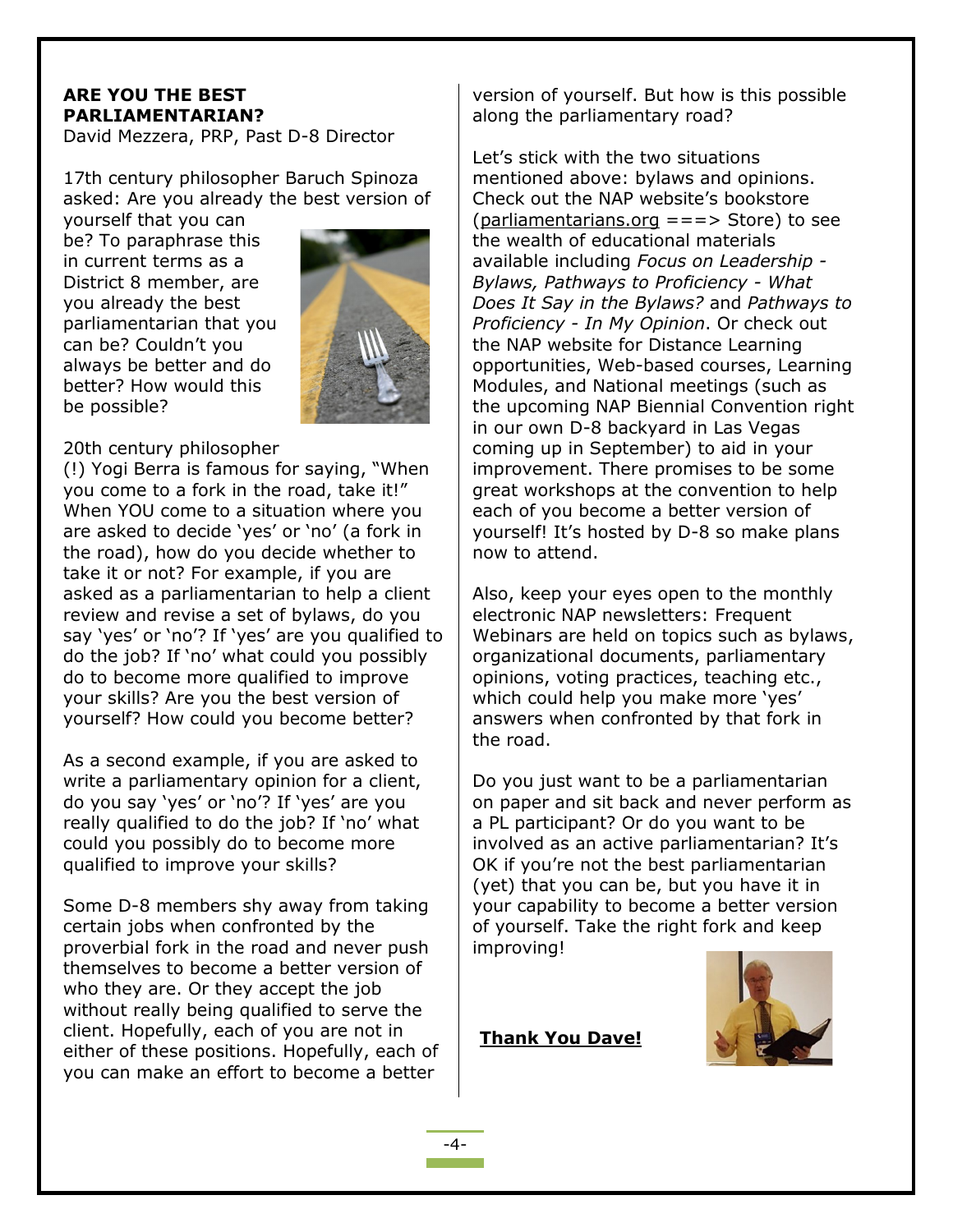### **A Tribute to Henry M. Robert III**

On the last morning of 2012 NTC in Arizona I ask Mr. Robert if would like to attend the ASAP Annual Meeting being held that



afternoon at the hotel. He graciously accepted. ASAP was honored to have Henry M. Robert III attend our Meeting.

As a world renown author Mr. Robert often shared stories from writings left to him by his father and grandfather. Mr Robert's goals beyond the rules of order was to visit the places his grandfather had written about. It was a once in a lifetime opportunity to stand in his presence as he reached out and touched a piece of the legacy he treasured. It was a privilege to share the story of Mr. Robert and an amazing adventure in an article I wrote for the NP in 2011 and a privilege to share excerpts of that story with you.

#### **REMEMBERING GALVESTON**

#### *Galveston - Once In A Lifetime*

Author: Vivian Vincent PRP

Excerpts -Published in the NP, Volume 72, No.3, Third Quarter 2011

Off the southeast coast of Texas is an island city named Galveston and a seawall. This was the setting of a new historical event as Henry M. Robert III PRP, grandson of Henry M. Robert, visited for the first time the city and the seawall designed and engineered by his grandfather more than hundred years ago. In the Galveston City Council chambers on May 19, 2011, the Mayor of Galveston, Joe Jaworski, presented Henry M. Robert III with a special proclamation declaring May 19th Henry M Robert Day in honor of his grandfather's work.

His grandfather led a team of engineers to design and construct a seawall that has saved thousands of lives from hurricanes, raised the level of the city as much as 11 feet, raised homes above ground level protecting them from the ravages of flood waters, and cleared a ship channel making Houston a port for international trade ..… Engineer, John Machol, told us that the Galveston Seawall is considered one the ten wonders of engineering in the world.

Henry Robert III and the NAP members attending the ceremony boarded a bus with Mayor Jaworski and John Machol for the trip to the seawall. The Galveston Police Dept. with flashing lights and sirens blaring escorted us non-stop to the Galveston seawall and the monument recognizing Henry M. Robert. The inscription on the stone monument reads:

'SEAWALL AND GRADE ELEVATION DESIGNED BY GEN 1 H M ROBERT, ALBERT NOBLE, H C RIPLEY ENGINEERS.'

Two generations later Henry Robert's grandson stepped onto a piece of the history that is 17 feet above the sea and 16 feet wide. The seawall is even more impressive considering that Seawall Boulevard sits on top if it. … Mr. Robert III noted during the dinner that followed the visit to the seawall that in reading letters between his grandfather and the other engineers it was clear that his grandfather had concerns for the massive size of such a project and determined it would require meticulous engineering.

On this day it was as if mother nature was doing her part to give us a sense of what it might have been like hours before the 1900 hurricane that destroyed the island city and the sense of security that those who live on the island today must feel. With winds gusting 32-34 miles per hour (tropical storm winds are 39 mph), waves hitting hard against the rip-rap and seawall, Henry M. Robert III touched the inscription, held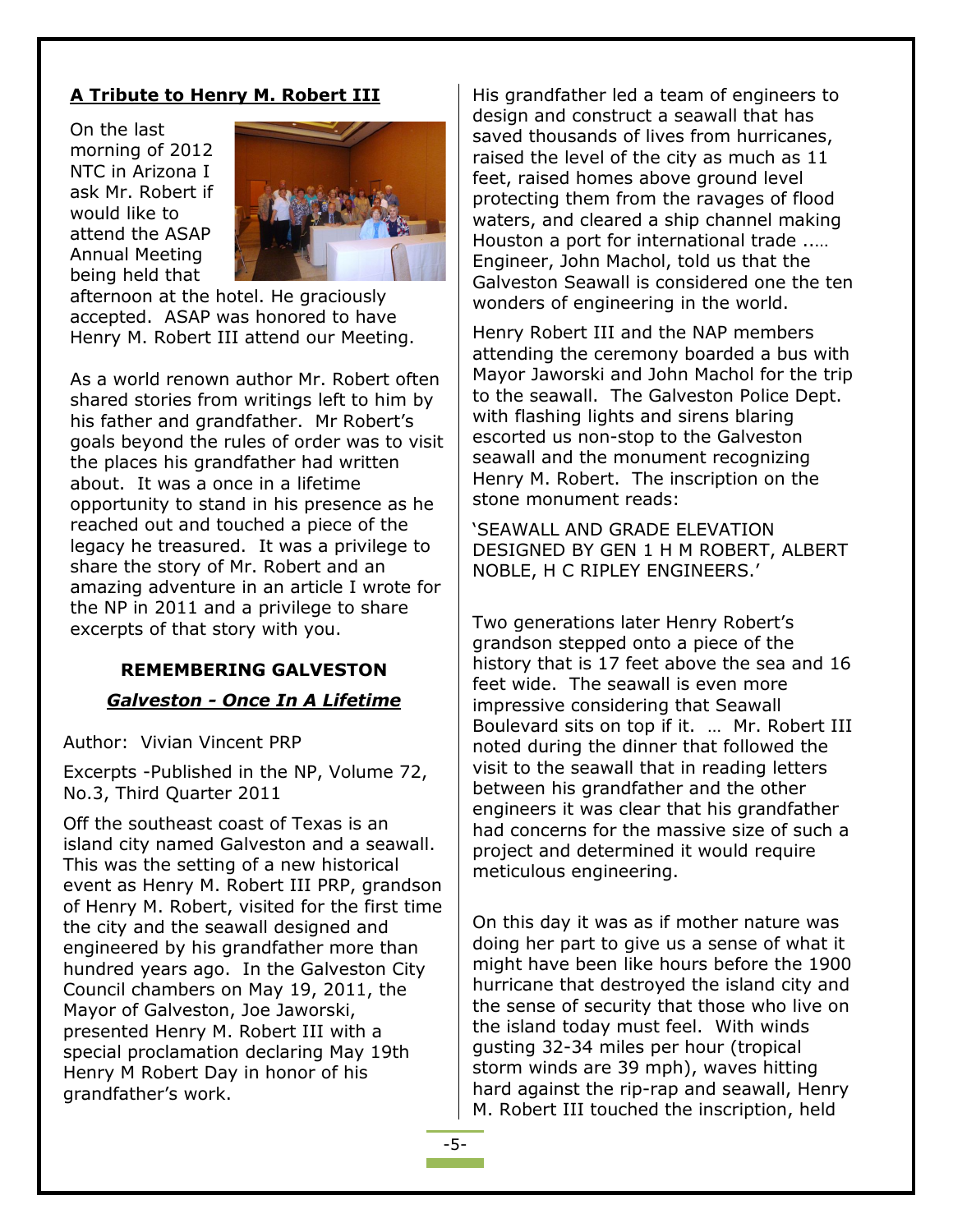on to the monument and smiled. This ultimate 'ahhh' moment, caught in the flashes of camera lights, was the pure essence of this journey.

The day began with a tour of the San Jacinto battlefield. Our tour guide was Texas historian and TSAP member, Dennis Clark PRP. NAP President, Ron Stinson PRP, Henry M. Robert III PRP, Thomas "Burke" Balch PRP, NAP Director at Large, Mary Randolph PRP, AIP Immediate Past President, Jim Jones PRP, and I walked the San Jacinto battlefield to the place of the oak tree where Santa Anna surrendered to Sam Houston after his capture. We toured the history museum and Mr. Robert and the others rode the elevator 567.31 feet to the top of San Jacinto Texas monument.

On Saturday, May 21, Mr. Robert was honored at a luncheon at the TSAP Convention. In his speech he spoke not of his grandfather and the history of the rules of order but of his Great-Grandfather. He told a story that gave us details of his great-grandfather's life and from that story it was plain to see that General Henry M. Robert was mentored by his father to dedicate his life to the well-being of his country.

The excursion to Galveston, learning about the rich history of the area, and standing on a significant piece of history with a gentleman named Henry M. Robert III was a once in a lifetime experience. It was an extraordinary and wonderful weekend. A special thank you to our NAP President, Ron Stinson, for arranging this incredible journey.

Thank You!